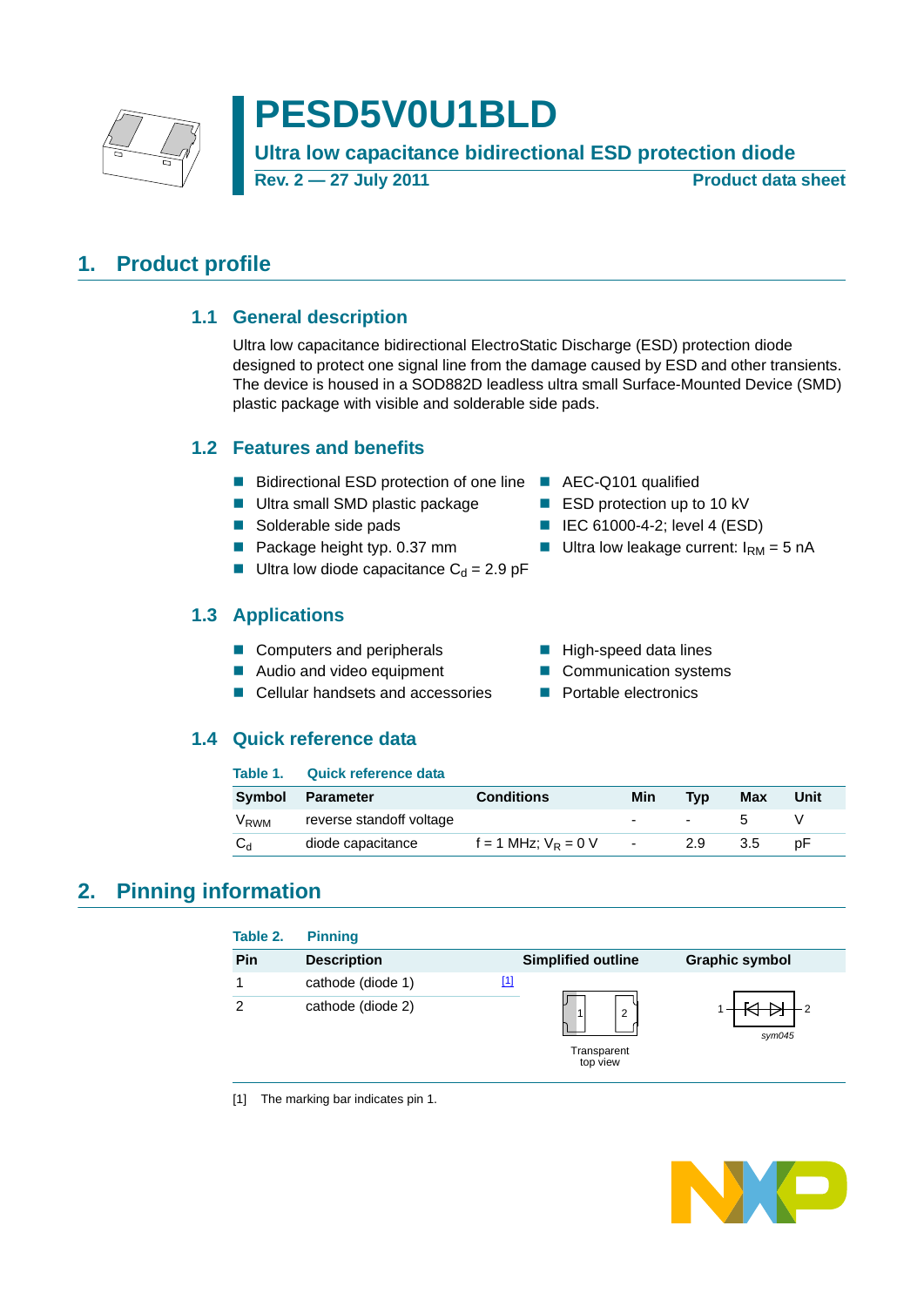#### **Ultra low capacitance bidirectional ESD protection diode**

## <span id="page-1-2"></span>**3. Ordering information**

| <b>Ordering information</b><br>Table 3. |                |                                                                                         |         |  |  |  |  |
|-----------------------------------------|----------------|-----------------------------------------------------------------------------------------|---------|--|--|--|--|
| <b>Type number</b>                      | Package        |                                                                                         |         |  |  |  |  |
|                                         | <b>Name</b>    | <b>Description</b>                                                                      | Version |  |  |  |  |
| PESD5V0U1BLD                            | $\blacksquare$ | leadless ultra small plastic package; 2 terminals;<br>body $1 \times 0.6 \times 0.4$ mm | SOD882D |  |  |  |  |

## <span id="page-1-3"></span>**4. Marking**

| Table 4. Marking codes |                             |
|------------------------|-----------------------------|
| Type number            | Marking code <sup>[1]</sup> |
| PESD5V0U1BLD           | 0001 0000                   |

<span id="page-1-0"></span>[1] For SOD882D binary marking code description, see [Figure 1.](#page-1-1)

#### <span id="page-1-4"></span>**4.1 Binary marking code description**



### <span id="page-1-5"></span>**5. Limiting values**

### <span id="page-1-1"></span>**Table 5. Limiting values**

| In accordance with the Absolute Maximum Rating System (IEC 60134). |                      |                   |                          |            |      |
|--------------------------------------------------------------------|----------------------|-------------------|--------------------------|------------|------|
| <b>Symbol</b>                                                      | <b>Parameter</b>     | <b>Conditions</b> | Min                      | <b>Max</b> | Unit |
|                                                                    | junction temperature |                   | $\overline{\phantom{0}}$ | 150        | °C   |
| $T_{\mathsf{amb}}$                                                 | ambient temperature  |                   | $-55$                    | +150       | °೧   |
| $I_{\text{stq}}$                                                   | storage temperature  |                   | -65                      | +150       | °C   |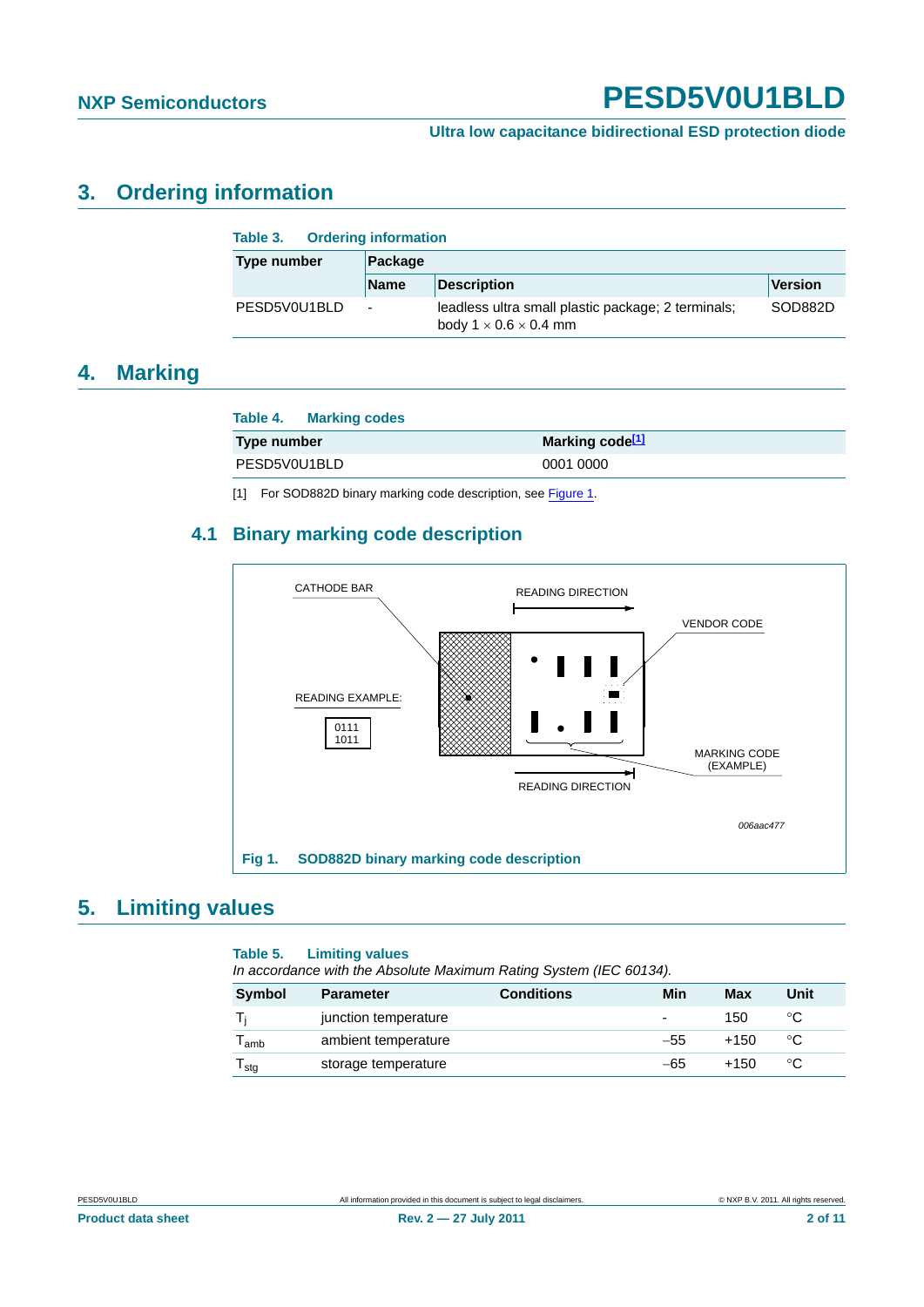#### **Ultra low capacitance bidirectional ESD protection diode**

#### **Table 6. ESD maximum ratings**

*Tamb = 25 C unless otherwise specified.*

| Symbol           | <b>Parameter</b>                   | <b>Conditions</b>                    | Min           | Max | Unit |
|------------------|------------------------------------|--------------------------------------|---------------|-----|------|
| V <sub>ESD</sub> | electrostatic<br>discharge voltage | IEC 61000-4-2<br>(contact discharge) | $[1][2]$ $-$  | 10  | kV   |
|                  |                                    | machine model                        | ٠             | 400 |      |
|                  |                                    | MIL-STD-883<br>(human body model)    | $\boxed{2}$ . | 10  | kV   |

<span id="page-2-1"></span>[1] Device stressed with ten non-repetitive ESD pulses.

<span id="page-2-0"></span>[2] Measured from pin 1 to 2.

#### **Table 7. ESD standards compliance**

| <b>Standard</b>                         | <b>Conditions</b>                   |
|-----------------------------------------|-------------------------------------|
| IEC 61000-4-2; level 4 (ESD)            | $>$ 15 kV (air); $>$ 8 kV (contact) |
| MIL-STD-883; class 3 (human body model) | $>$ 4 kV                            |

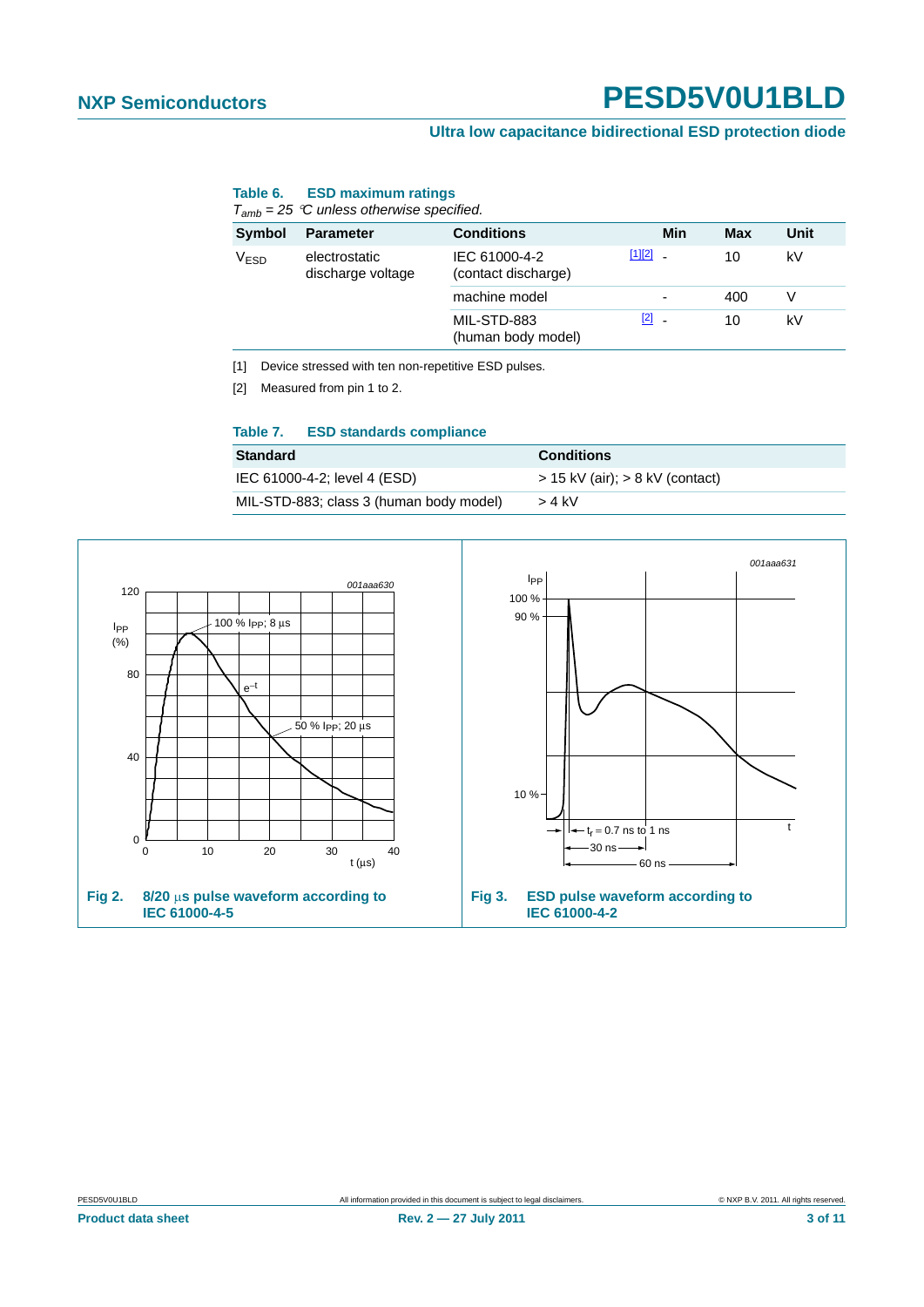**Ultra low capacitance bidirectional ESD protection diode**

## <span id="page-3-1"></span>**6. Characteristics**

| Table 8.         | <b>Characteristics</b><br>$T_{amb}$ = 25 °C unless otherwise specified. |                          |                          |                          |            |      |
|------------------|-------------------------------------------------------------------------|--------------------------|--------------------------|--------------------------|------------|------|
| Symbol           | <b>Parameter</b>                                                        | <b>Conditions</b>        | Min                      | <b>Typ</b>               | <b>Max</b> | Unit |
| V <sub>RWM</sub> | reverse standoff<br>voltage                                             |                          | $\overline{\phantom{a}}$ | $\overline{\phantom{0}}$ | 5          | V    |
| $I_{\rm RM}$     | reverse leakage current $V_{\rm RWM} = 5 V$                             |                          |                          | 5                        | 100        | nA   |
| $V_{BR}$         | breakdown voltage                                                       | $I_R = 5$ mA             | 5.5                      | 7                        | 9.5        | V    |
| $C_d$            | diode capacitance                                                       | $f = 1$ MHz; $V_R = 0$ V | $\blacksquare$           | 2.9                      | 3.5        | рF   |
| $r_{dyn}$        | dynamic resistance                                                      | $I_R = 10 A$             | $\boxed{1}$ .            | 0.8                      | -          | Ω    |
|                  |                                                                         |                          |                          |                          |            |      |

<span id="page-3-0"></span>[1] Non-repetitive current pulse, Transmission Line Pulse (TLP)  $t_p = 100$  ns; square pulse; ANS/IESD STM5-1-2008.

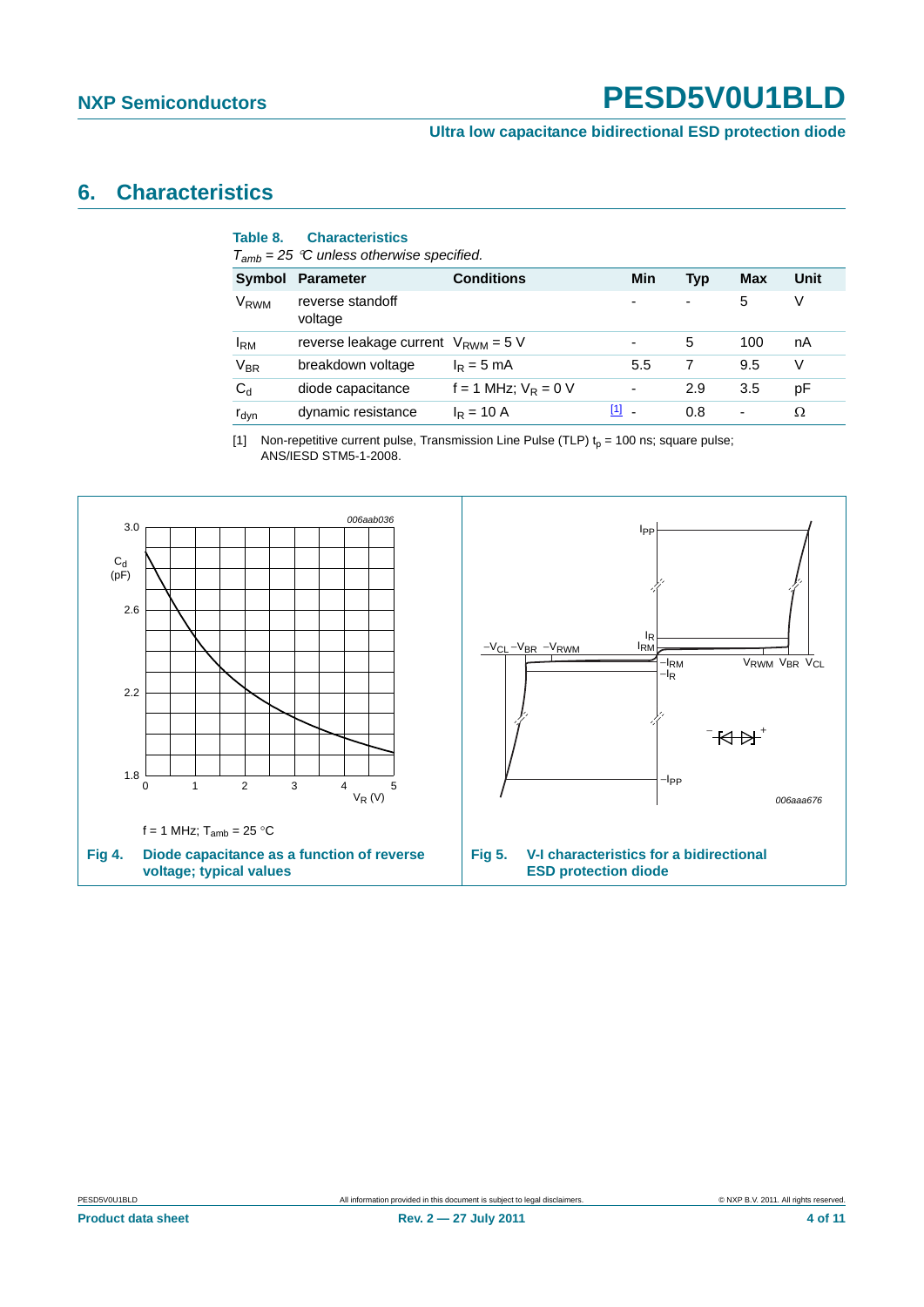#### **Ultra low capacitance bidirectional ESD protection diode**

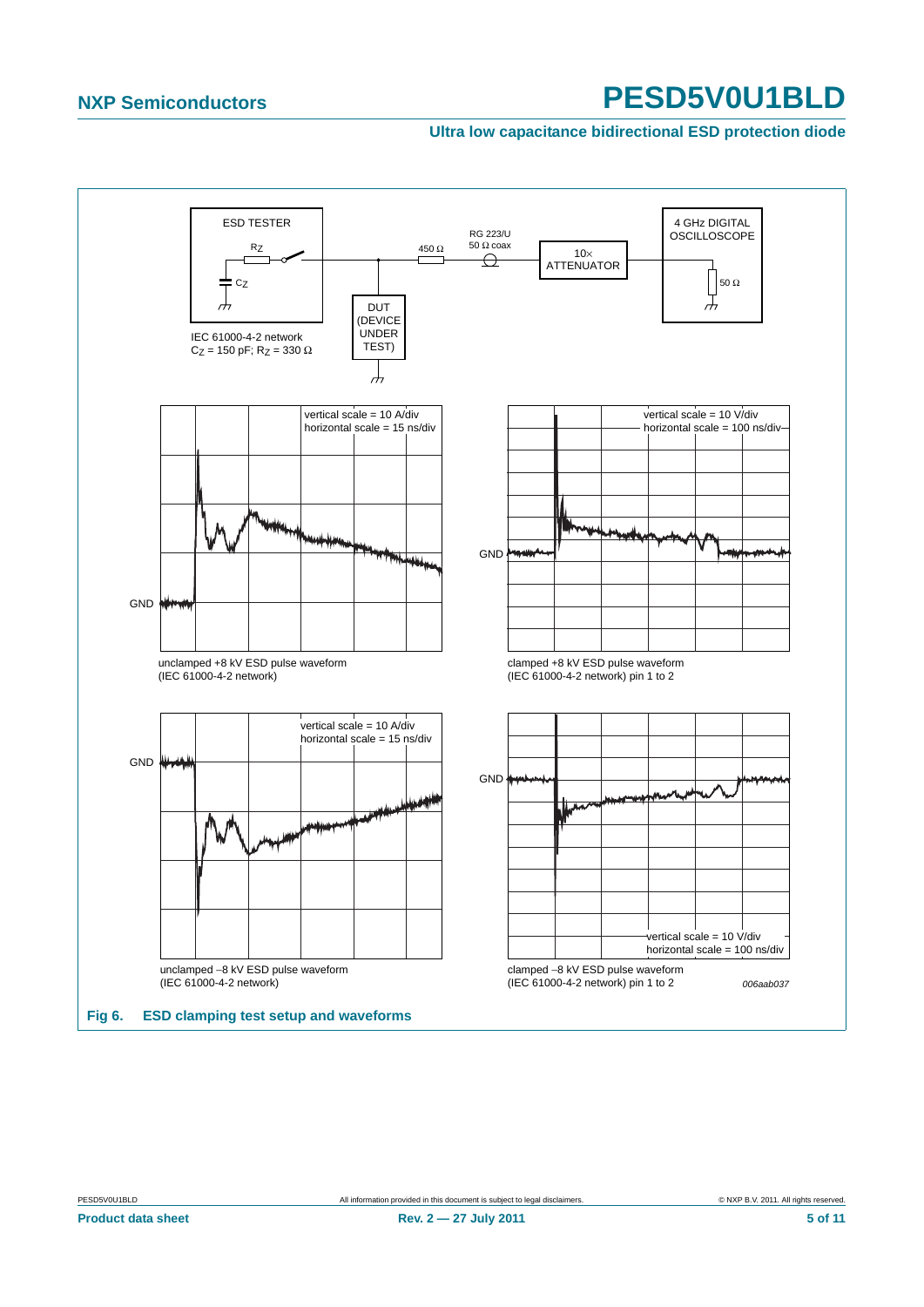#### **Ultra low capacitance bidirectional ESD protection diode**

## <span id="page-5-0"></span>**7. Application information**

The PESD5V0U1BLD is designed for the protection of one bidirectional data or signal line from the damage caused by ESD and surge pulses. The device may be used on lines where the signal polarities are both, positive and negative with respect to ground.



#### **Circuit board layout and protection device placement**

Circuit board layout is critical for the suppression of ESD, Electrical Fast Transient (EFT) and surge transients. The following guidelines are recommended:

- 1. Place the PESD5V0U1BLD as close to the input terminal or connector as possible.
- 2. The path length between the PESD5V0U1BLD and the protected line should be minimized.
- 3. Keep parallel signal paths to a minimum.
- 4. Avoid running protected conductors in parallel with unprotected conductors.
- 5. Minimize all Printed-Circuit Board (PCB) conductive loops including power and ground loops.
- 6. Minimize the length of the transient return path to ground.
- 7. Avoid using shared transient return paths to a common ground point.
- 8. Ground planes should be used whenever possible. For multilayer PCBs, use ground vias.

## <span id="page-5-2"></span><span id="page-5-1"></span>**8. Test information**

#### **8.1 Quality information**

This product has been qualified in accordance with the Automotive Electronics Council (AEC) standard *Q101 - Stress test qualification for discrete semiconductors*, and is suitable for use in automotive applications.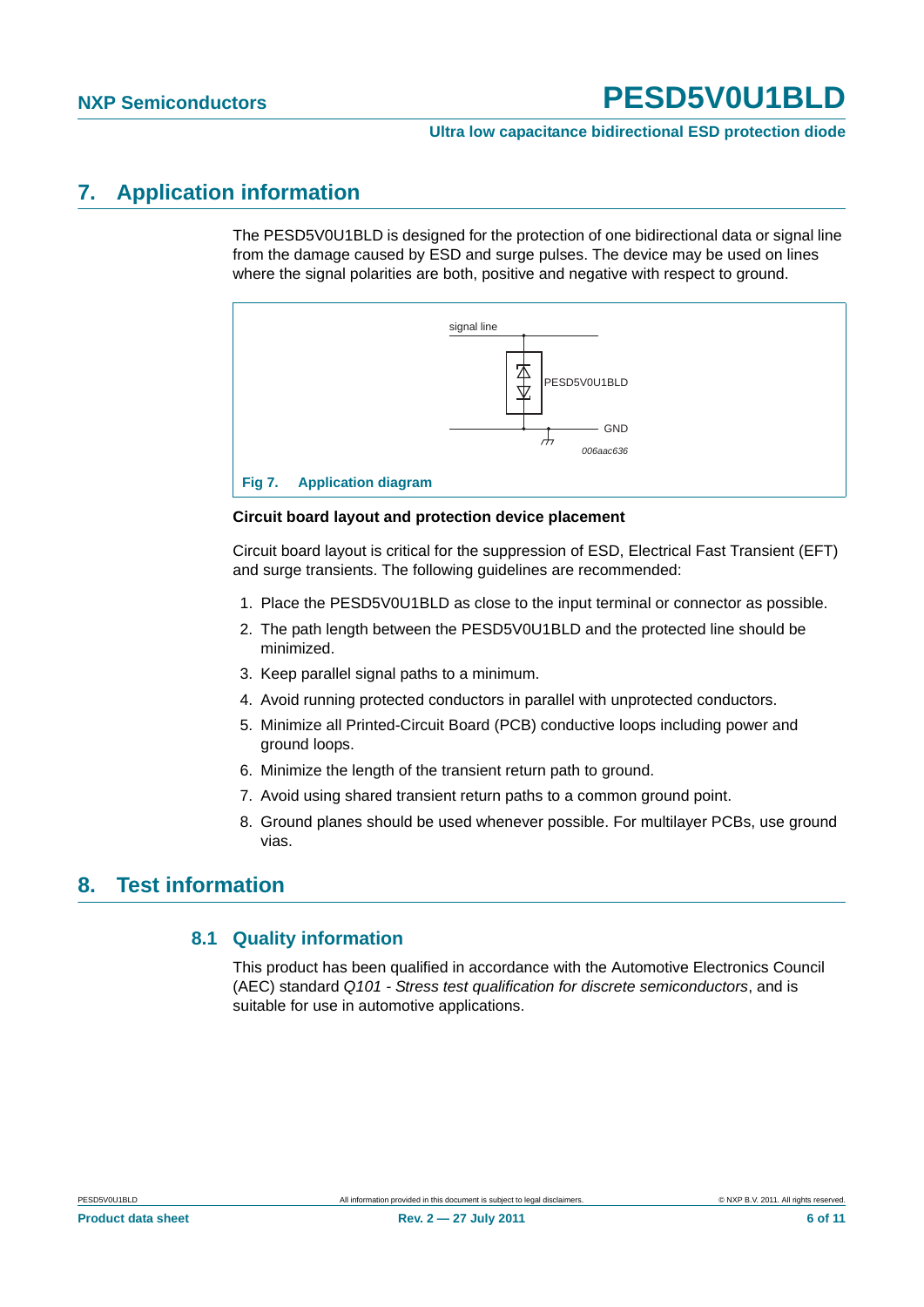#### **Ultra low capacitance bidirectional ESD protection diode**

## <span id="page-6-1"></span>**9. Package outline**



## <span id="page-6-2"></span>**10. Packing information**

#### **Table 9. Packing methods**

*The indicated -xxx are the last three digits of the 12NC ordering code.[\[1\]](#page-6-0)*

| Type number  | Package | <b>Description</b>                     | <b>Packing quantity</b> |
|--------------|---------|----------------------------------------|-------------------------|
|              |         |                                        | 10000                   |
| PESD5V0U1BLD |         | SOD882D 2 mm pitch, 8 mm tape and reel | $-315$                  |

<span id="page-6-0"></span>[1] For further information and the availability of packing methods, see [Section 14](#page-9-0).

#### Reflow soldering is the only recommended soldering method. **Fig 9. Reflow soldering footprint SOD882D**  $\sqrt{Z}/Z/\sqrt{Z}$  solder lands solder resist **XXXX** solder paste *sod882d\_fr* Dimensions in mm 1.4 0.2 0.3 0.4 1 1.3 0.8  $(2\times)$ 0.6  $(2\times)$ 0.7  $(2\times)$

## <span id="page-6-3"></span>**11. Soldering**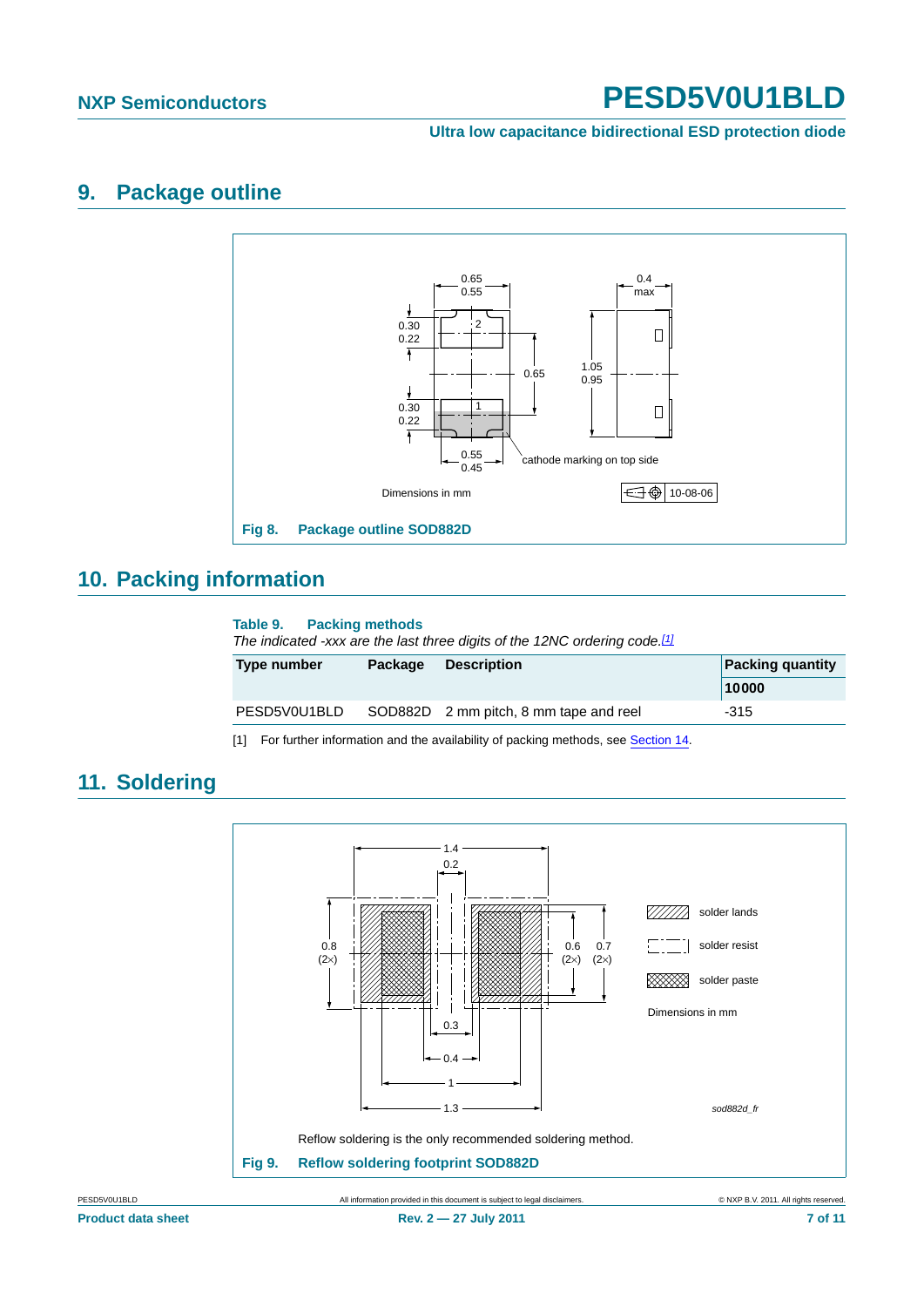**Ultra low capacitance bidirectional ESD protection diode**

## <span id="page-7-0"></span>**12. Revision history**

| <b>Table 10. Revision history</b> |              |                                                 |                          |                   |
|-----------------------------------|--------------|-------------------------------------------------|--------------------------|-------------------|
| Document ID                       | Release date | Data sheet status                               | <b>Change notice</b>     | <b>Supersedes</b> |
| PESD5V0U1BLD v.2                  | 20110727     | Product data sheet                              | $\overline{\phantom{0}}$ | PESD5V0U1BLD v.1  |
| Modifications:                    |              | • Section 2 "Pinning information" is corrected. |                          |                   |
| PESD5V0U1BLD v.1                  | 20110504     | Product data sheet                              | $\overline{\phantom{a}}$ | $\overline{a}$    |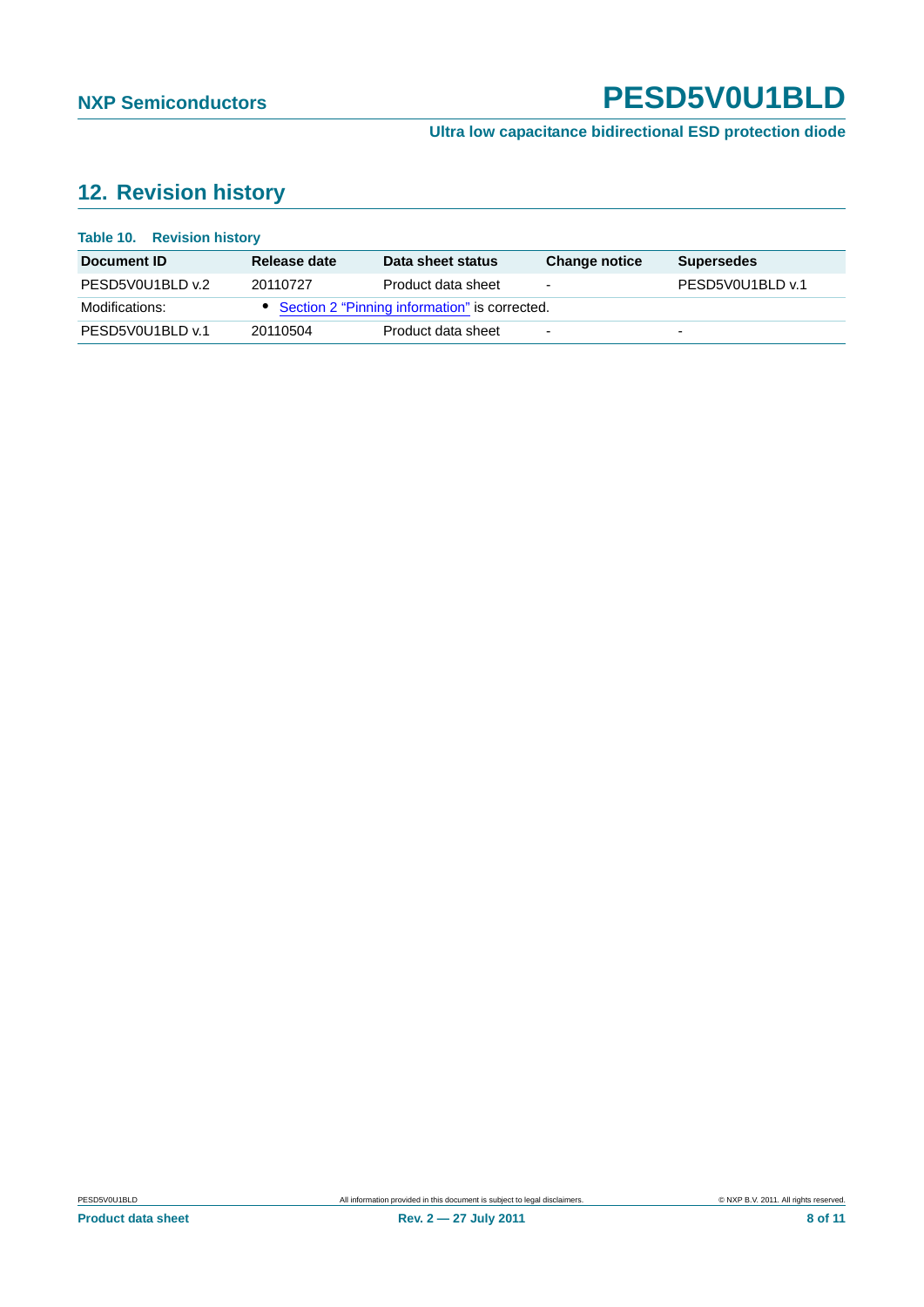## <span id="page-8-0"></span>**13. Legal information**

#### <span id="page-8-1"></span>**13.1 Data sheet status**

| Document status[1][2]          | Product status <sup>[3]</sup> | <b>Definition</b>                                                                     |
|--------------------------------|-------------------------------|---------------------------------------------------------------------------------------|
| Objective [short] data sheet   | Development                   | This document contains data from the objective specification for product development. |
| Preliminary [short] data sheet | Qualification                 | This document contains data from the preliminary specification.                       |
| Product [short] data sheet     | Production                    | This document contains the product specification.                                     |

[1] Please consult the most recently issued document before initiating or completing a design.

[2] The term 'short data sheet' is explained in section "Definitions".

[3] The product status of device(s) described in this document may have changed since this document was published and may differ in case of multiple devices. The latest product status<br>information is available on the Intern

#### <span id="page-8-2"></span>**13.2 Definitions**

**Draft —** The document is a draft version only. The content is still under internal review and subject to formal approval, which may result in modifications or additions. NXP Semiconductors does not give any representations or warranties as to the accuracy or completeness of information included herein and shall have no liability for the consequences of use of such information.

**Short data sheet —** A short data sheet is an extract from a full data sheet with the same product type number(s) and title. A short data sheet is intended for quick reference only and should not be relied upon to contain detailed and full information. For detailed and full information see the relevant full data sheet, which is available on request via the local NXP Semiconductors sales office. In case of any inconsistency or conflict with the short data sheet, the full data sheet shall prevail.

**Product specification —** The information and data provided in a Product data sheet shall define the specification of the product as agreed between NXP Semiconductors and its customer, unless NXP Semiconductors and customer have explicitly agreed otherwise in writing. In no event however, shall an agreement be valid in which the NXP Semiconductors product is deemed to offer functions and qualities beyond those described in the Product data sheet.

#### <span id="page-8-3"></span>**13.3 Disclaimers**

**Limited warranty and liability —** Information in this document is believed to be accurate and reliable. However, NXP Semiconductors does not give any representations or warranties, expressed or implied, as to the accuracy or completeness of such information and shall have no liability for the consequences of use of such information.

In no event shall NXP Semiconductors be liable for any indirect, incidental, punitive, special or consequential damages (including - without limitation - lost profits, lost savings, business interruption, costs related to the removal or replacement of any products or rework charges) whether or not such damages are based on tort (including negligence), warranty, breach of contract or any other legal theory.

Notwithstanding any damages that customer might incur for any reason whatsoever, NXP Semiconductors' aggregate and cumulative liability towards customer for the products described herein shall be limited in accordance with the *Terms and conditions of commercial sale* of NXP Semiconductors.

**Right to make changes —** NXP Semiconductors reserves the right to make changes to information published in this document, including without limitation specifications and product descriptions, at any time and without notice. This document supersedes and replaces all information supplied prior to the publication hereof.

**Suitability for use —** NXP Semiconductors products are not designed, authorized or warranted to be suitable for use in life support, life-critical or safety-critical systems or equipment, nor in applications where failure or

malfunction of an NXP Semiconductors product can reasonably be expected to result in personal injury, death or severe property or environmental damage. NXP Semiconductors accepts no liability for inclusion and/or use of NXP Semiconductors products in such equipment or applications and therefore such inclusion and/or use is at the customer's own risk.

**Applications —** Applications that are described herein for any of these products are for illustrative purposes only. NXP Semiconductors makes no representation or warranty that such applications will be suitable for the specified use without further testing or modification.

Customers are responsible for the design and operation of their applications and products using NXP Semiconductors products, and NXP Semiconductors accepts no liability for any assistance with applications or customer product design. It is customer's sole responsibility to determine whether the NXP Semiconductors product is suitable and fit for the customer's applications and products planned, as well as for the planned application and use of customer's third party customer(s). Customers should provide appropriate design and operating safeguards to minimize the risks associated with their applications and products.

NXP Semiconductors does not accept any liability related to any default, damage, costs or problem which is based on any weakness or default in the customer's applications or products, or the application or use by customer's third party customer(s). Customer is responsible for doing all necessary testing for the customer's applications and products using NXP Semiconductors products in order to avoid a default of the applications and the products or of the application or use by customer's third party customer(s). NXP does not accept any liability in this respect.

**Limiting values —** Stress above one or more limiting values (as defined in the Absolute Maximum Ratings System of IEC 60134) will cause permanent damage to the device. Limiting values are stress ratings only and (proper) operation of the device at these or any other conditions above those given in the Recommended operating conditions section (if present) or the Characteristics sections of this document is not warranted. Constant or repeated exposure to limiting values will permanently and irreversibly affect the quality and reliability of the device.

**Terms and conditions of commercial sale —** NXP Semiconductors products are sold subject to the general terms and conditions of commercial sale, as published at<http://www.nxp.com/profile/terms>, unless otherwise agreed in a valid written individual agreement. In case an individual agreement is concluded only the terms and conditions of the respective agreement shall apply. NXP Semiconductors hereby expressly objects to applying the customer's general terms and conditions with regard to the purchase of NXP Semiconductors products by customer.

**No offer to sell or license —** Nothing in this document may be interpreted or construed as an offer to sell products that is open for acceptance or the grant, conveyance or implication of any license under any copyrights, patents or other industrial or intellectual property rights.

**Export control —** This document as well as the item(s) described herein may be subject to export control regulations. Export might require a prior authorization from national authorities.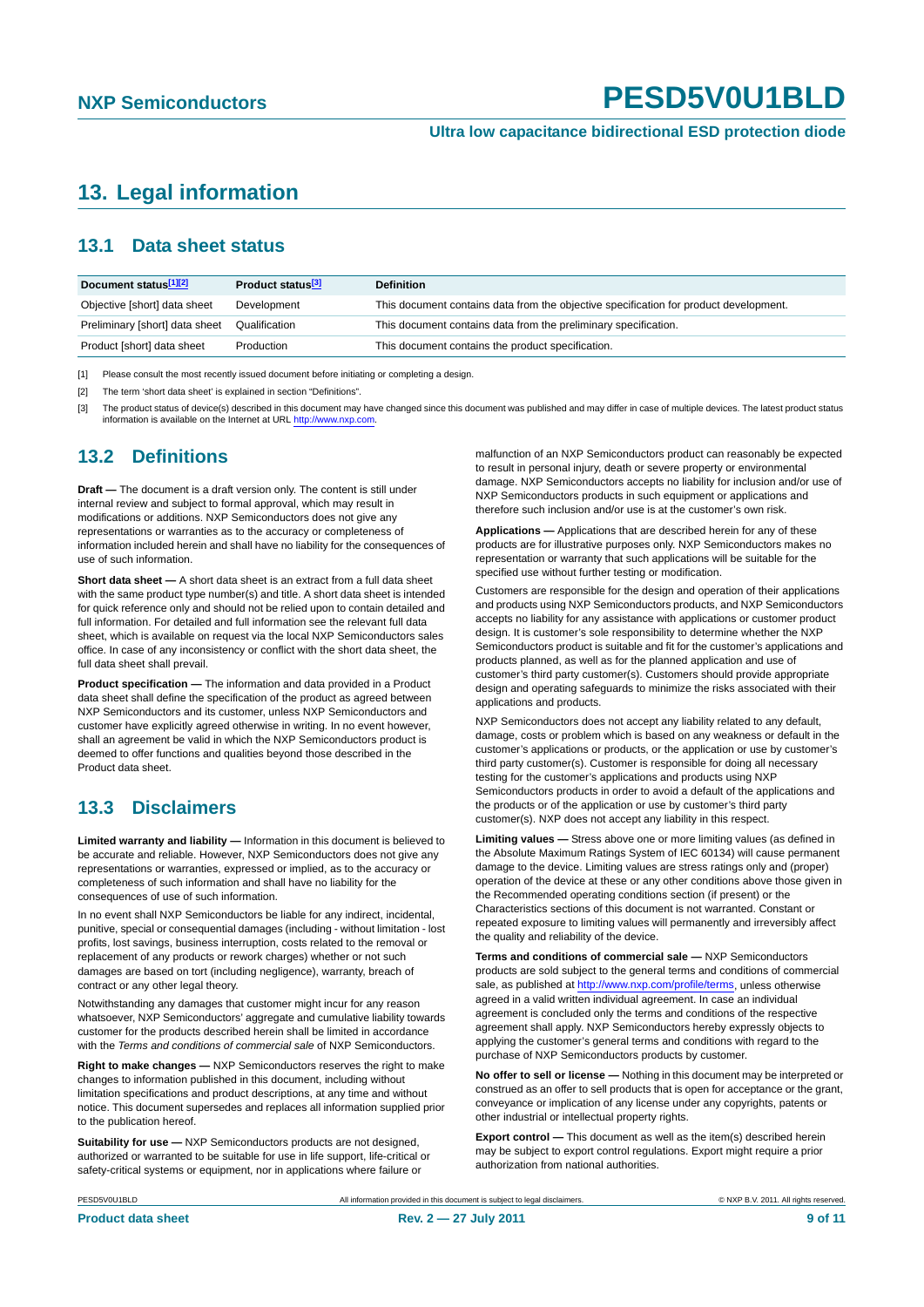#### **Ultra low capacitance bidirectional ESD protection diode**

**Quick reference data —** The Quick reference data is an extract of the product data given in the Limiting values and Characteristics sections of this document, and as such is not complete, exhaustive or legally binding.

#### <span id="page-9-1"></span>**13.4 Trademarks**

Notice: All referenced brands, product names, service names and trademarks are the property of their respective owners.

## <span id="page-9-0"></span>**14. Contact information**

For more information, please visit: **http://www.nxp.com**

For sales office addresses, please send an email to: **salesaddresses@nxp.com**